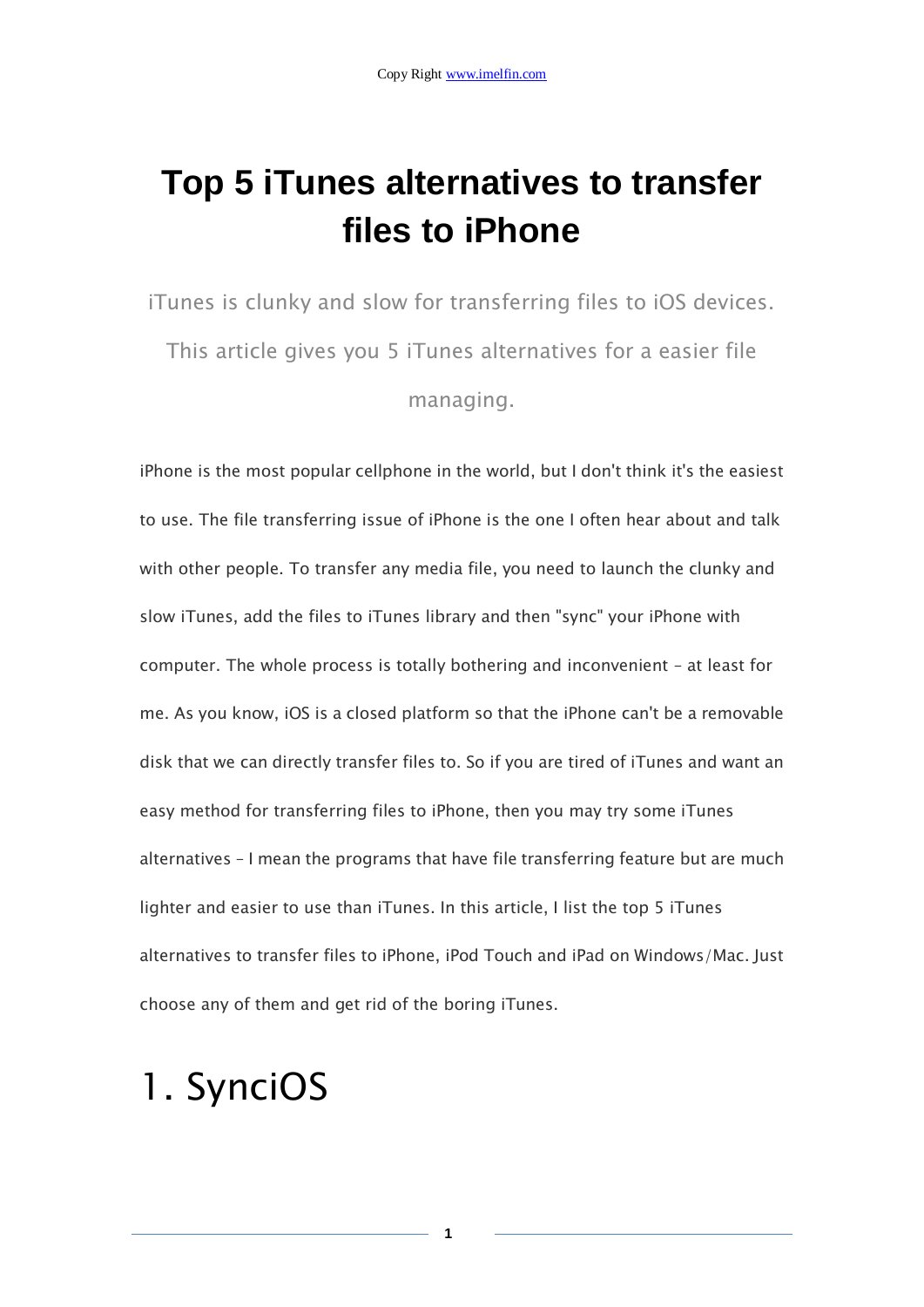#### Copy Right www.imelfin.com



SynciOS is a full-featured free & handy iTunes alternative and file transfer for iPhone, iPad and iPod Touch. With SynciOS you can synchronize your iOS devices with your local Windows computer. When connecting your iPhone to computer, you can view the content of your iOS device and choose the items that you want to copy to your computer or import to your device in SynciOS. In addition to the file transferring features, SynciOS also generates a video and audio converter that you can use to convert your files to standard iOS formats (MP4, M4V and MOV).

Download link: <http://www.syncios.com/>

# 2. CopyTrans Manager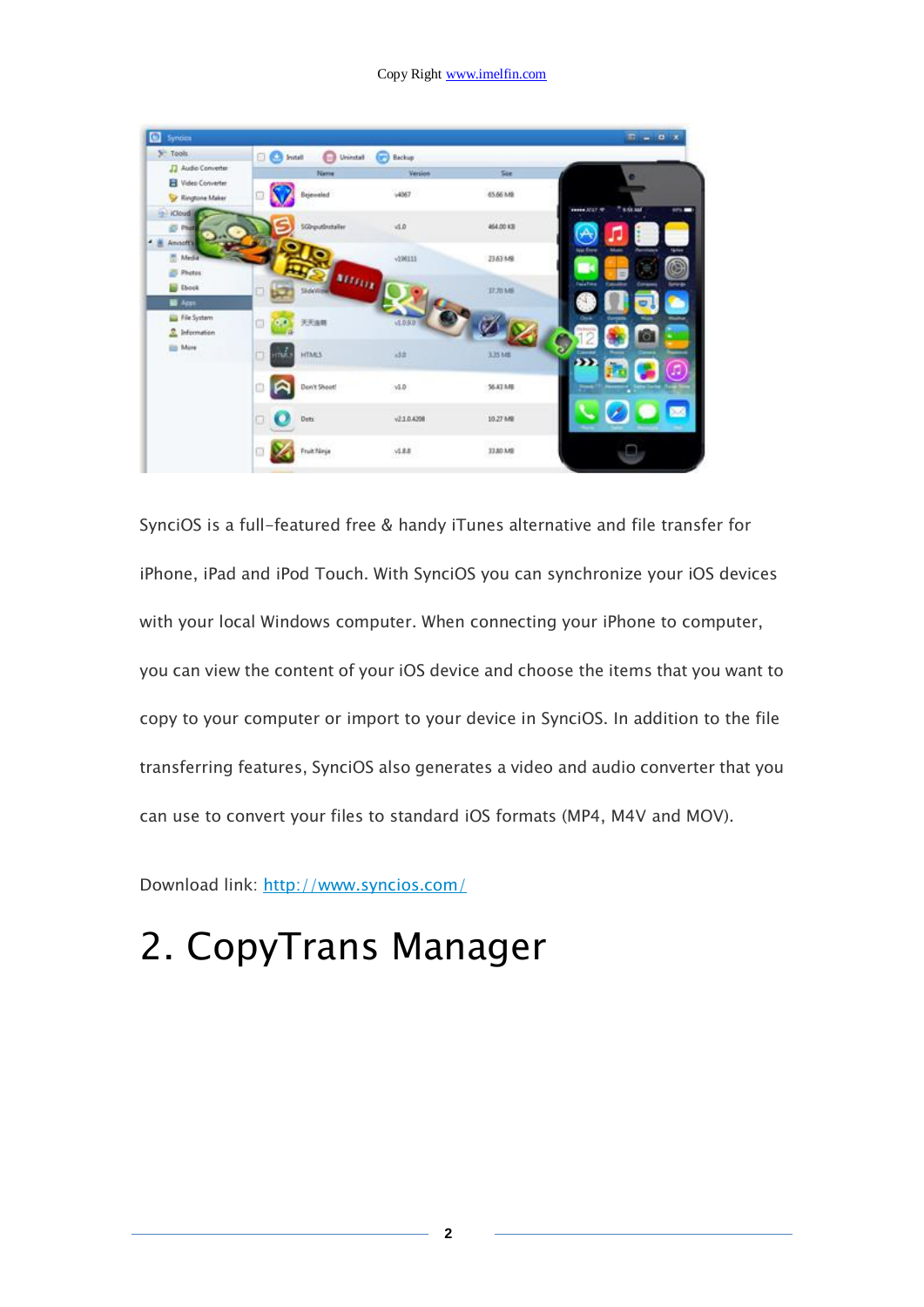#### Copy Right www.imelfin.com



CopyTrans Manager allows you to transfer your songs from your computer to an iPod, iPod Touch, or iPhone out of the box. Just with simple and easy installation, it will launch and is ready for you to connect your iOS devices. You can also add and delete music, videos, podcasts, and more. It's lightweight and works nice for managing your music collection without iTunes. You can also listen to the music through your computer with your iPod or iOS device plugged in. The CopyTrans Manager also has a standalone version that you can use on your iPod and listen to your music on any computer without having to authorize it via iTunes.

Download link: <http://www.copytrans.net/copytransmanager.php>

# 3. Sharepod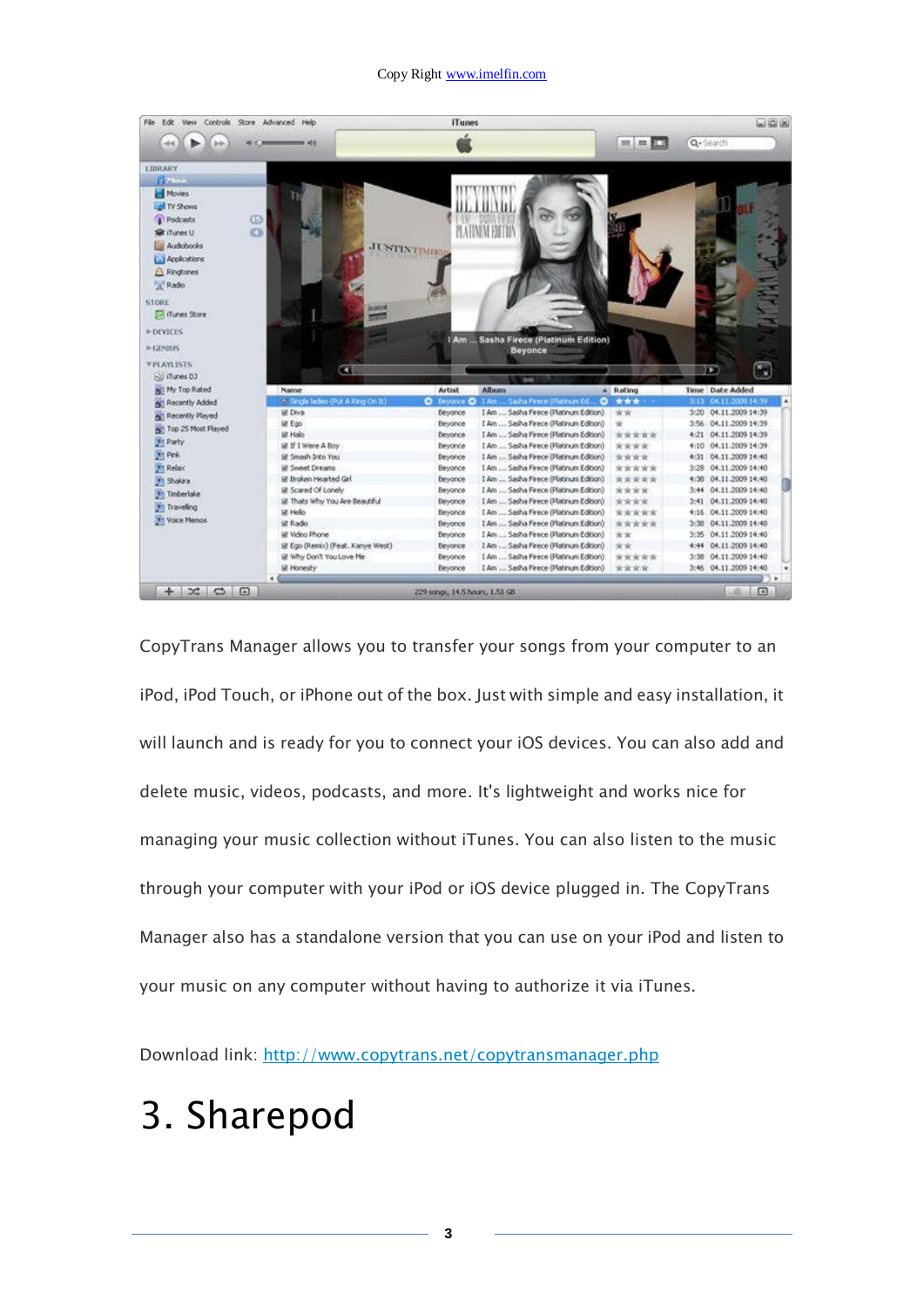| Playlists to Rebuild |                                                                                                            |  |  |  |  |  |
|----------------------|------------------------------------------------------------------------------------------------------------|--|--|--|--|--|
| Music                | Auto Transfer will automatically copy all tracks<br>from your iDevice into iTunes. It will rebuild all the |  |  |  |  |  |
| <b>Podcasts</b>      | playlists indicated with a checkmark.                                                                      |  |  |  |  |  |
| V iTunesU            |                                                                                                            |  |  |  |  |  |
| V TV Shows           | 107                                                                                                        |  |  |  |  |  |
| Movies               | 15                                                                                                         |  |  |  |  |  |
| Feel Good Music      | 92                                                                                                         |  |  |  |  |  |
| Singer/Songwriter    | 3 Playlist(s) to Transfer                                                                                  |  |  |  |  |  |
| Workout Mix          |                                                                                                            |  |  |  |  |  |
|                      | Cancel<br><b>Start Auto Transfer</b>                                                                       |  |  |  |  |  |

Sharepod is a very simple music transfer app with creative and clear user interface. With Sharepod you can copy songs, videos, podcasts and other media files from any iOS devices to your computer and into iTunes. Sharepod also supports custom playlist. You can copy any playlist from any iPod, iPhone or iPad to any computer with just one click. If you need to recover your music library after a computer crash, Sharepod is also a good choice. Sharepod's Auto-Transfer lets you recover your music and playlists with just one click.

Download link: <http://www.getsharepod.com/>

## 4. PhoneTrans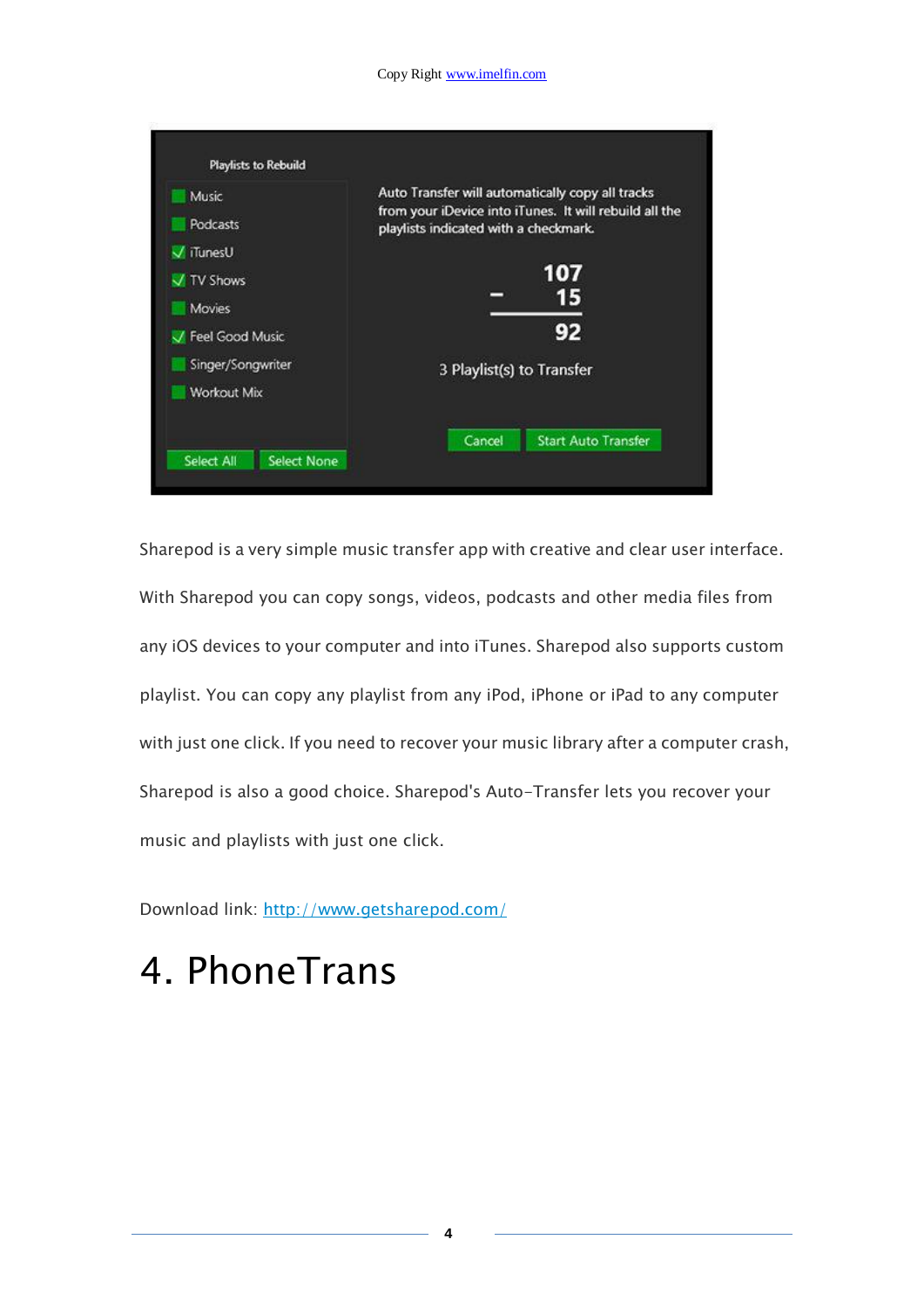#### Copy Right www.imelfin.com

| <b>PhoneTrans</b><br>800 <sup>2</sup><br>Mobie's iPhone |           |                           |                          |                            |          |                              |                  |                     |                     |        |        |                          |
|---------------------------------------------------------|-----------|---------------------------|--------------------------|----------------------------|----------|------------------------------|------------------|---------------------|---------------------|--------|--------|--------------------------|
| $\odot$<br>Reload                                       | Θ         | <b>Import</b>             | ⊝                        | Export                     | $\left($ | <b>Delete</b>                |                  |                     |                     |        |        |                          |
| Summary                                                 |           |                           |                          |                            |          |                              |                  |                     |                     |        |        | View As: 100 533         |
| <b>J</b> Music                                          | <b>CD</b> | 四                         |                          | Name                       |          | Time                         | <b>Artist</b>    | <b>Album</b>        | Cenre<br>$\epsilon$ | Rating | Plays  | Size                     |
|                                                         |           |                           | Twisted (feat, Pharrell) |                            |          | 03:42                        | Usher            | Looking 4 Myself    | R&B/Sout            |        | 10     | 11.46MB                  |
| <b>E</b> Movies                                         |           |                           |                          | Lemme See (feat. Rick Ro   |          | 04:13                        | Usher            | Looking 4 Myself    | R&&/Sout            |        | 5      | 12.86MB                  |
|                                                         |           | Show Me                   |                          |                            |          | 03:44                        | Usher            | Looking 4 Myself    | R&B/Sout            |        |        | 11,5MB                   |
| <b>TV Shows</b>                                         |           |                           | Say The Words            |                            |          | 04:00                        | Usher&Surahn Sid | Looking 4 MyselliD  |                     |        | ō      | 9.19MB                   |
| Music Videos                                            |           |                           | I Won't Give Up          |                            |          | 04:00                        | Jason Mraz       | Love Is A Four Lett |                     |        | ž      | 9.17MB                   |
|                                                         |           | makes me wonder           |                          |                            |          | 03:31                        | Maroon 5         | Makes Me Wonder L.  | Pop                 |        |        | 8.06MB                   |
| <b>D</b> Podcasts                                       |           |                           |                          | You Make Me Wanna (Ex      |          | 05:19                        | Usher            | My Way              |                     |        |        | 7.31MB                   |
| 度 iTunes U                                              |           | Nice & Slow               |                          |                            |          | 03:47                        | Usher            | My Way              |                     |        | ٥      | 5.22MB                   |
|                                                         |           | Slow Jam (Featuring Mont) |                          |                            |          | 04:45                        | Usher            | My Way              |                     |        | ź      | 6.49MB                   |
| y <sup>2</sup> Applications                             | 43        |                           | Wake Up Call             |                            |          | 03:21                        | Margon S         | Now That s'What I   |                     |        |        | 5.38MB                   |
|                                                         |           | Dirty Diana               |                          |                            | 04:40    | Michael Jackson              | Number Ones      | Pop                 |                     | 13     | 9.24MB |                          |
| <b>III</b> Books                                        | $\Omega$  |                           |                          | I just Can't Stop Loving Y |          | 04:11                        | Michael Jackson  | Number Ones         | Pop                 |        | ö      | 8.35MB                   |
| Audiobooks                                              |           |                           | Man in the Mirror        |                            |          | 05.03                        | Michael Jackson  | Number Ones         | Pop                 |        | s      | 10.08MB                  |
|                                                         |           | <b>Bad</b>                |                          |                            |          | 04:06                        | Michael Jackson  | Number Ones         | Pop                 |        | à      | 8.22MB                   |
| <b>鱼 Ringtones</b>                                      |           |                           | <b>Smooth Criminal</b>   |                            |          | 04:17                        | Michael Jackson  | <b>Number Ones</b>  | Pop                 |        | ö      | <b>8.5MB</b>             |
| U. Voice Memos                                          | $\Omega$  |                           | <b>U Remind Me</b>       |                            |          | 04:29                        | Usher            | R&B Lovesongs 20    |                     |        | Z.     | <b>7.19MB</b>            |
|                                                         |           |                           | Space Bound              |                            |          | 04:58                        | <b>Eminem</b>    | Recovery            | Rap & Hip.          |        | ž      | 10.64MB                  |
|                                                         |           |                           |                          | Party Up(Bombs Away Re     |          | $02-43$                      |                  | Remix Heaven 2011   |                     |        | ö      | 6.24MB                   |
|                                                         |           |                           | Rolling In The Deep      |                            |          |                              | 03.49 Adele      | Rolling In The Deep | Soul and R          |        | ö      | 8.75MB                   |
|                                                         |           | One                       |                          |                            |          | 04:36 U2                     |                  | RollingStone The S  |                     |        | ï      | <b>10.55MB</b>           |
|                                                         |           |                           |                          |                            |          | 133 Iberns, 9,3 hours, 1,1CB |                  |                     |                     |        |        | <b>Check for Updates</b> |

PhoneTrans can help you to transfer music, apps, movies, music videos, TV shows, podcasts, ringtones, eBooks to iPhone, iPad, iPod for free. Without extra efforts and process, you can import and export iPhone music instead of the clunky iTunes sync. What's more, when adding music to iPhone from a new music library, you do not have to worry about original songs being erased. PhoneTrans has an intuitive and self-explained interface, which is designed for both basic and advanced users. With just few simple steps, you can easily manage your iPhone, iPad and iPod touch content without a hassle.

Download link: <http://www.imobie.com/phonetrans/>

## 5. iFunbox